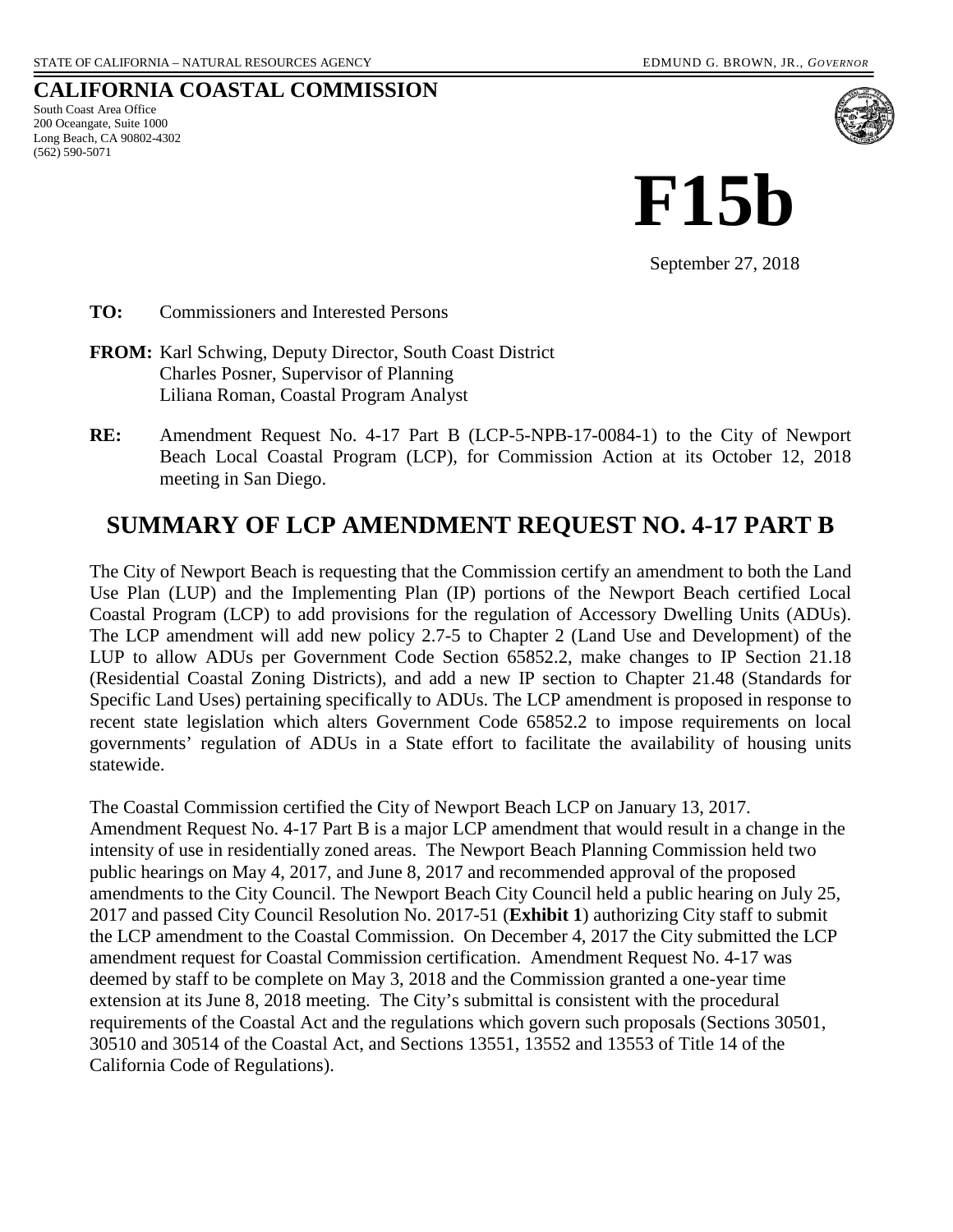### **SUMMARY OF STAFF RECOMMENDATION**

The subject LCP amendment involves both the Land Use Plan (LUP) and Implementation Plan (IP) portions of the certified LCP. Staff recommends approval of the LUP amendment as submitted and recommends denial of the IP as submitted, and then recommends approval of the IP amendment with four suggested modifications.

Staff recommends that the Commission, after public hearing, **certify** Amendment Request No. 4-17 Part B with suggested modifications. The suggested modifications are necessary to ensure that the LCP's requirements are consistent with the certified LUP, as amended herein, and implements changes to Government Code Section 65852.2 consistent with the Coastal Act and LCP. The City is in agreement with the staff recommendation.

Following the City's December 2017 submittal of the LCP amendment to add provisions for the regulation of Accessory Dwelling Units (ADUs) per recent State law (Government Code Section 65852.2), the State made changes to Government Code Section 65852.2 that became effective January 1, 2018. Thus, the City's 2017 submittal does not reflect the recent changes made to the State law. Therefore, staff is recommending suggested modifications to bring the LCP into compliance with the recent changes to Government Code Section 65852.2 relating to ADUs. Specifically, four (4) suggested modifications are necessary to effectively update the proposed new regulations to permit ADUs in conjunction with single-family residences in all residential zoning districts, including two-unit and multiple residential zoning districts. If modified as suggested, the Commission finds that the City's IP conforms with and is adequate to carry out the requirements of the certified LUP, consistent with Section 30513 of the Coastal Act.

The resolutions and motions begin on **Page 6**. The suggested modifications begin on **Page 8**. The findings for approval of the LUP portion of the amendment as submitted and denial of the IP portion of the amendment as submitted begin on **Page 15**. The findings for approval of the IP amendment, if modified, begin on **Page 16**.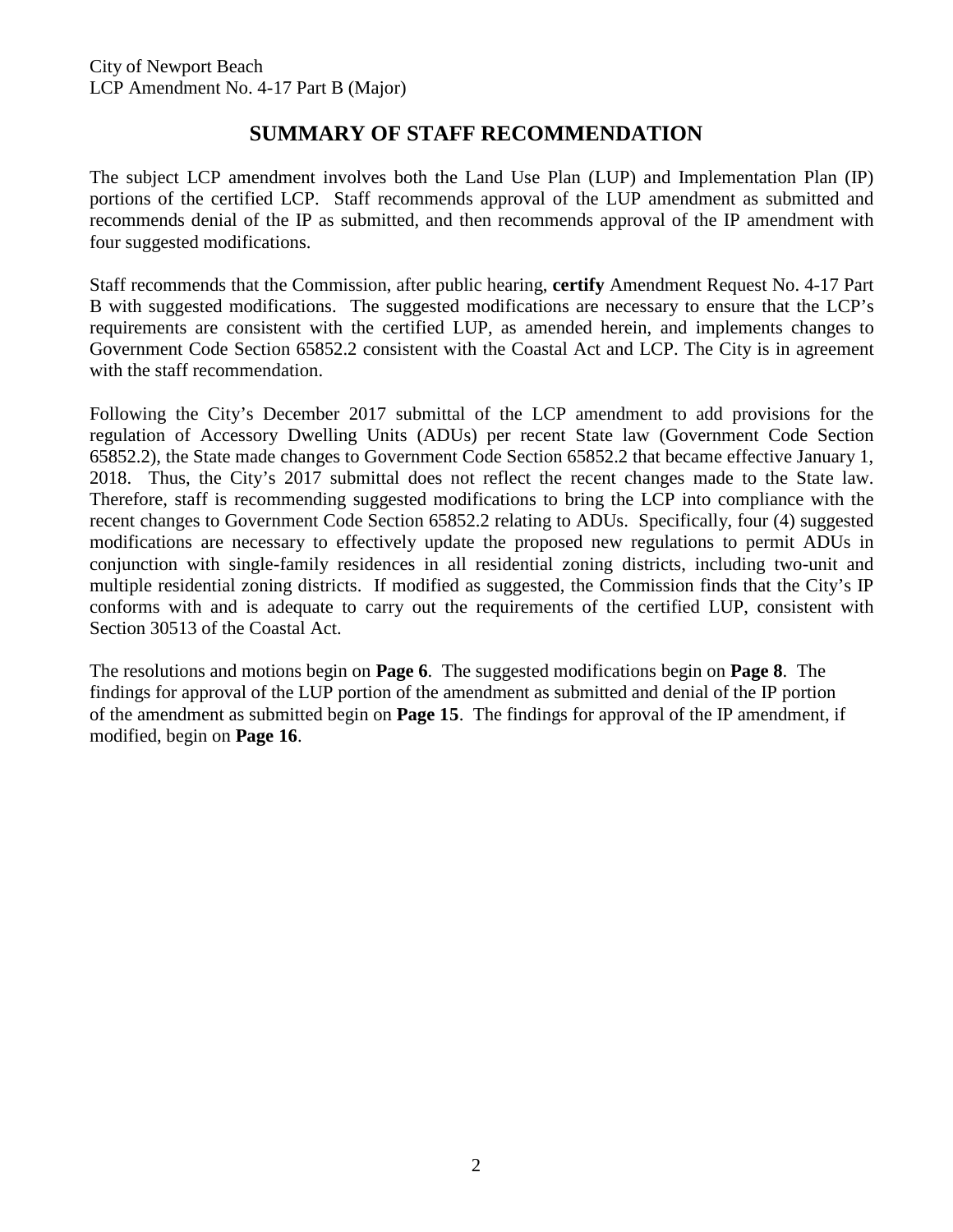# **TABLE OF CONTENTS**

| A.          |                                                                  |  |
|-------------|------------------------------------------------------------------|--|
| <b>B.</b>   |                                                                  |  |
| <b>C.</b>   |                                                                  |  |
| D.          |                                                                  |  |
|             |                                                                  |  |
| A.          |                                                                  |  |
| B.          |                                                                  |  |
| $\mathbf C$ |                                                                  |  |
|             |                                                                  |  |
|             |                                                                  |  |
| A.          | DESCRIPTION OF THE LCP (LUP AND IP) AMENDMENT REQUEST  12        |  |
| <b>B.</b>   |                                                                  |  |
| С.          |                                                                  |  |
| D.          | <b>CERTIFY THE IP AMENDMENT WITH SUGGESTED MODIFICATIONS  16</b> |  |
| Е.          |                                                                  |  |

#### **EXHIBITS**

1. City Council Resolution No. 2017-51 (Including Redline Version of proposed LUP and IP changes)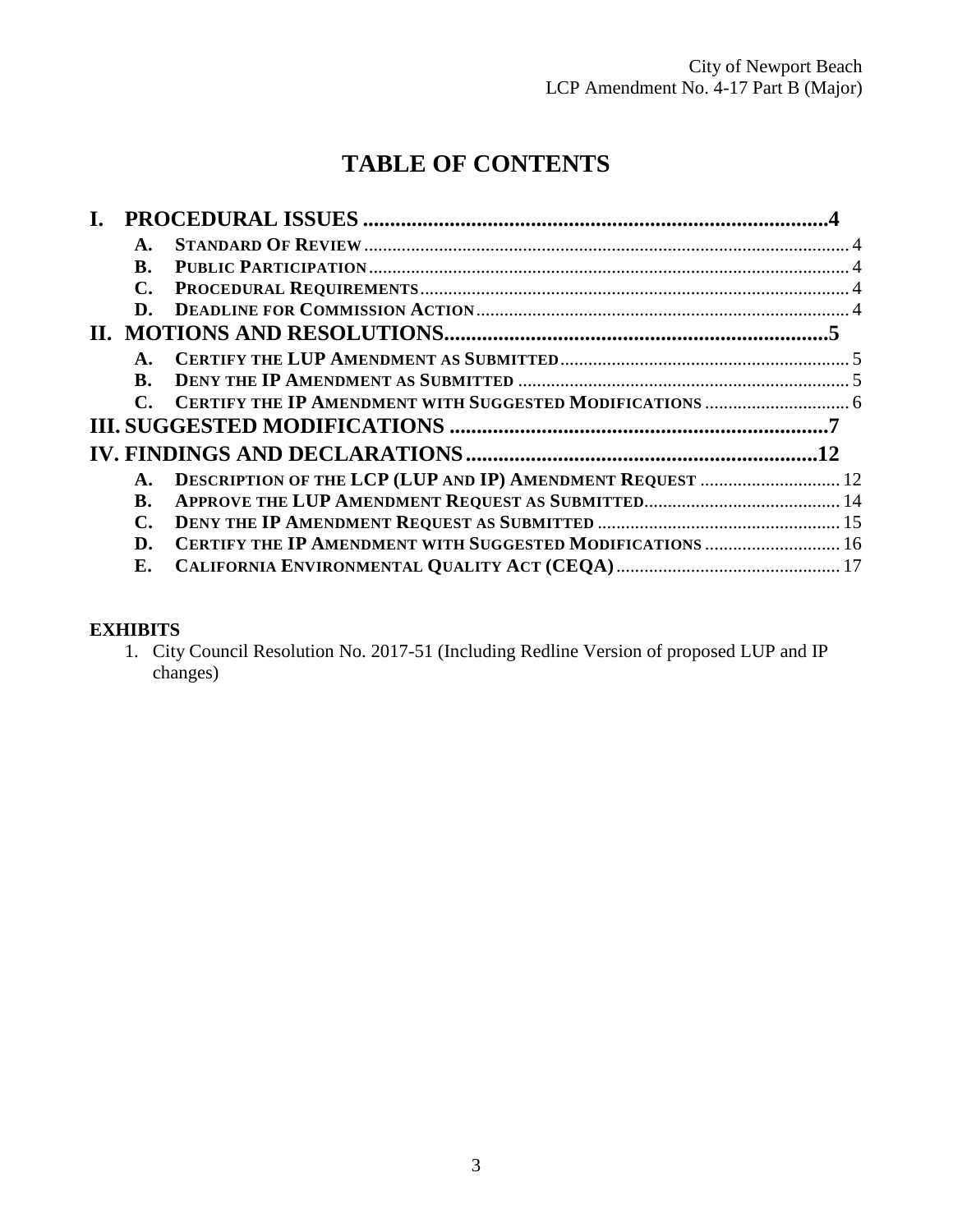# <span id="page-3-0"></span>**I. PROCEDURAL ISSUES**

# <span id="page-3-1"></span>**A. STANDARD OF REVIEW**

The standard of review for the proposed amendment to the Coastal Land Use Plan (CLUP), pursuant to Section 30512(c) and 30514(b) of the Coastal Act, is that the proposed LUP amendment meets the requirements of, and is in conformance with the Chapter 3 policies of the Coastal Act. The standard of review for the proposed amendment to the LCP Implementing Ordinances (IP), pursuant to Sections 30513 and 30514(b) of the Coastal Act, is that the proposed IP amendment conforms with and is adequate to carry out the provisions of the certified Land Use Plan (LUP), as proposed to be amended.

# <span id="page-3-2"></span>**B. PUBLIC PARTICIPATION**

Section 30503 of the Coastal Act requires public input in LCP development. It states: "During the preparation, approval, certification, and amendment of any LCP, the public, as well as all affected governmental agencies, including special districts, shall be provided maximum opportunities to participate. Prior to submission of an LCP for approval, local governments shall hold a public hearing or hearings on that portion of the program, which has not been subjected to public hearings within four years of such submission."

Section 30503 of the Coastal Act requires local governments to provide the public with the maximum amount of opportunities to participate in the development of the LCP amendment prior to submittal to the Commission for review. The City has held Planning Commission and City Council meetings with regard to each of the Zoning Text Amendments and the Zoning Map Amendment, which comprise the subject amendment request. All of those local hearings were duly noticed to the public. Notice of the subject amendment has been distributed to all known interested parties.

### <span id="page-3-3"></span>**C. PROCEDURAL REQUIREMENTS**

Pursuant to Section 13551(b) of Title 14 of the California Code of Regulations, the City resolution for submittal may specify that an LCP Amendment will either require formal local government adoption after the Commission approval, or that it is an amendment that will take effect automatically upon the Commission's approval pursuant to Public Resources Code Sections 30512, 30513, and 30519. Should the Commission deny the LCP amendment, as submitted, without suggested modifications, no further action is required by either the Commission or the City, and the LCP amendment is not effective. Should the Commission deny the LCP amendment, as submitted, but then approve it with suggested modifications, then the City Council may consider accepting the suggested modifications and submitting them by resolution to the Executive Director for a determination that the City's acceptance is consistent with the Commission's action. The modified LCP amendment will become final at a subsequent Commission meeting if the Commission concurs with the Executive Director's Determination that the City's action in accepting the suggested modifications approved by the Commission for LCP Amendment 4-17 Part B is legally adequate. If the City does not accept the suggested modifications within six months of the Commission's action, then the LCP amendment remains uncertified and not effective within the coastal zone.

# <span id="page-3-4"></span>**D. DEADLINE FOR COMMISSION ACTION**

The City submitted the LCP amendment request on December 4, 2017. After a request for additional information, the amendment request was deemed by staff to be complete on May 3, 2018 and the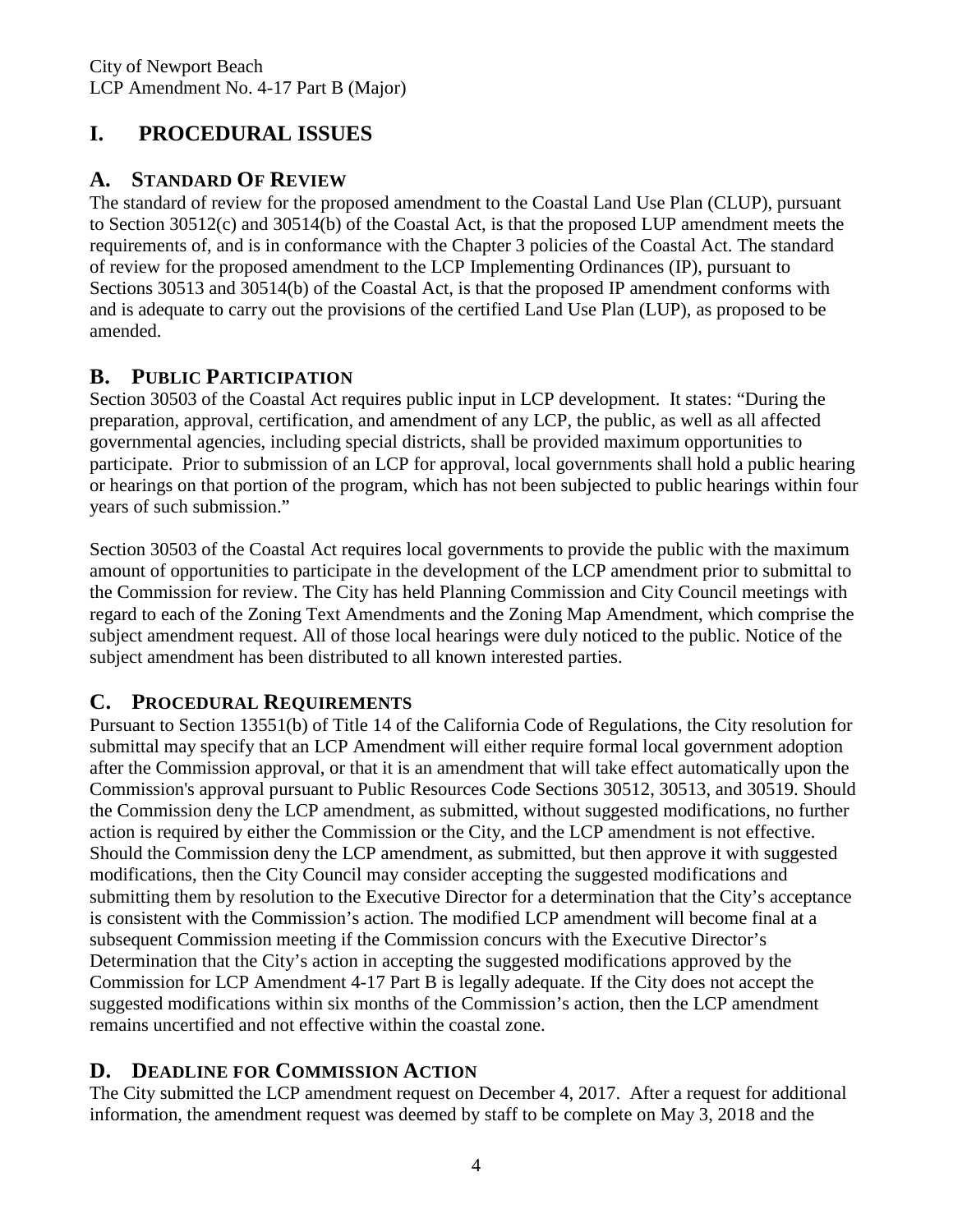Commission granted a one-year extension at its June 8, 2018 meeting. As such, the last date for Commission action on this item is August 1, 2019. (*See* Pub. Res. Code § 30511(a).)

#### **FOR ADDITIONAL INFORMATION**

The LCP Amendment file is available for review at the South Coast District office located at 200 Oceangate, Suite 1000, Long Beach, 90802. The staff report can be viewed on the Commission's website: [www.ca.coastal.ca.gov.](http://www.ca.coastal.ca.gov/) For additional information, contact Liliana Roman or Charles Posner in the South Coast District office at (562) 590-5071.

# <span id="page-4-0"></span>**II. MOTIONS AND RESOLUTIONS**

#### <span id="page-4-1"></span>**A. CERTIFY THE LUP AMENDMENT AS SUBMITTED**

**Motion I:** *I move that the Commission certify the Land Use Plan Amendment No.4-17 Part B for the City of Newport Beach as submitted.*

Staff recommends a **YES** vote. Passage of this motion will result in certification of the Land Use Plan Amendment as submitted and adoption of the following resolution and findings. The motion to certify as submitted passes only by an affirmative vote of the majority of the appointed Commissioners present.

#### **Resolution to Certify the LUP Amendment as Submitted**

*The Commission hereby certifies the Amendment to the Land Use Plan for the City of Newport Beach as submitted and adopts the findings set forth below on grounds that the Amendment to the Land Use Plan will meet the requirements and be in conformity with the policies of Chapter 3 of the Coastal Act. Certification of the Amendment to the Land Use Plan complies with the requirements of the California Environmental Quality Act because either 1)feasible mitigation measures and/or alternatives have been incorporated to substantially lessen any significant adverse effects of the amendment on the environment, or 2) there are no further feasible alternatives and mitigation measures that would substantially lessen any significant adverse impacts on the environment that will result from certification of the Amendment to the Land Use Plan as submitted.*

#### <span id="page-4-2"></span>**B. DENY THE IP AMENDMENT AS SUBMITTED**

**Motion II:** *I move that the Commission reject the Implementation Plan Amendment No.4-17 Part B for the City of Newport Beach as submitted.*

Staff recommends a **YES** vote. Passage of this motion will result in rejection of the Implementation Plan Amendment and adoption of the following resolution and findings. The motion passes only by an affirmative vote of the majority of the appointed Commissioners present.

#### **Resolution to Deny as Submitted:**

*The Commission hereby denies certification of the Amendment to the Implementation Plan for the City of Newport Beach certified LCP as submitted by the City of Newport Beach and adopts*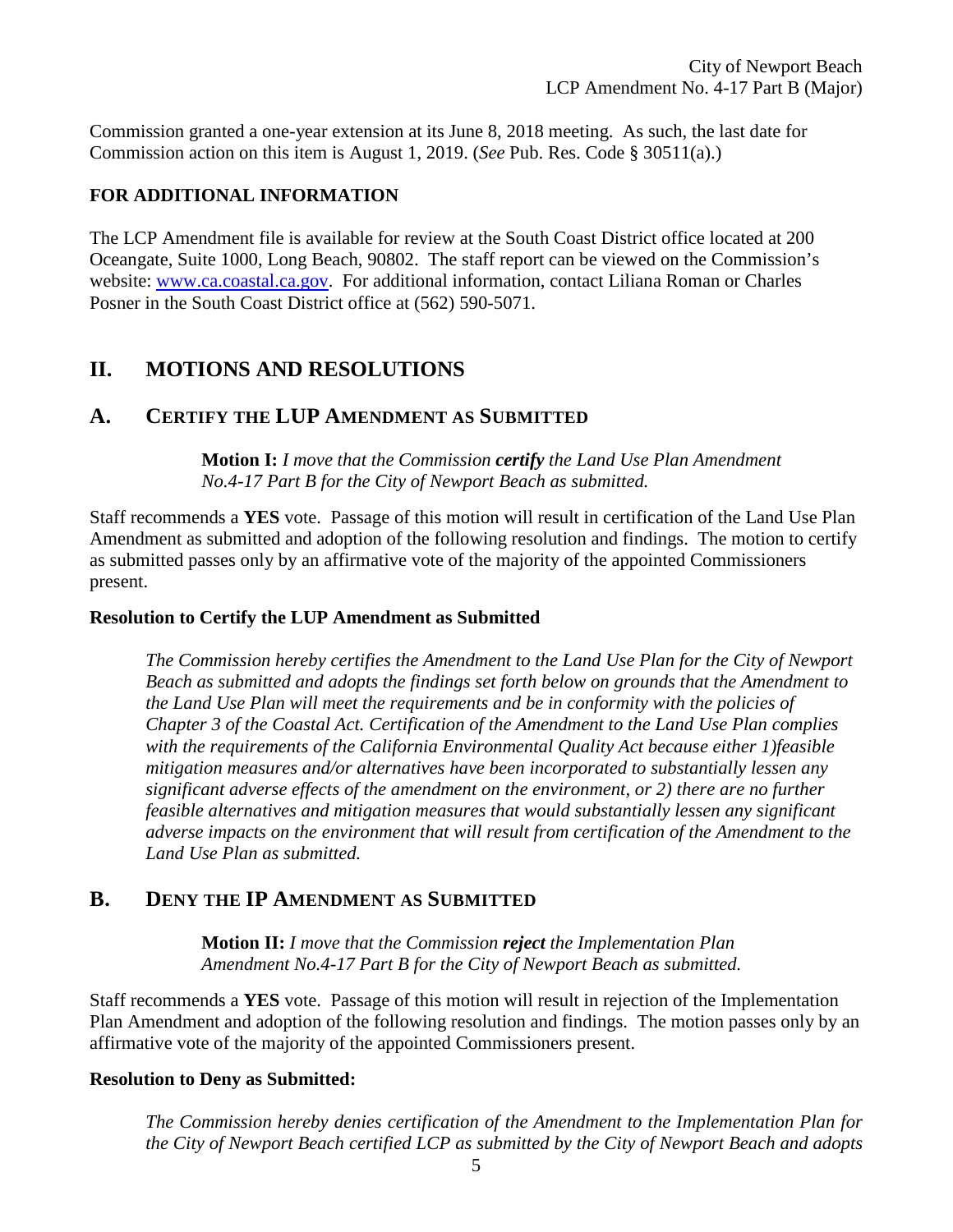*the findings set forth below on grounds that the Amendment to the Implementation Plan as submitted does not conform with and is not adequate to carry out the provisions of the certified*  Land Use Plan. Certification of the Amendment to the Implementation Program would not meet *the requirements of the California Environmental Quality Act as there are feasible alternatives and mitigation measures that would substantially lessen the significant adverse impacts on the environment that will result from certification of the Amendment to the Implementation Program as submitted.*

#### <span id="page-5-0"></span>**C. CERTIFY THE IP AMENDMENT WITH SUGGESTED MODIFICATIONS**

**Motion III:** *I move that the Commission certify the Implementation Plan Amendment No.4-17 Part B to the City of Newport Beach certified LCP if modified in conformance with the suggested changes set forth in this staff report.*

Staff recommends a **YES** vote. Passage of this motion will result in the certification of the IP Amendment with suggested modifications and adoption of the following resolution and findings. The motion to certify with suggested modifications passes only upon an affirmative vote of the majority of the appointed Commissioners present.

#### **Resolution to Certify if Modified:**

*The Commission hereby certifies the Amendment to the Implementation Plan for the City of Newport Beach certified LCP if modified as suggested and adopts the findings set forth below on grounds that the Amendment to the Implementation Plan with the suggested modifications will be in conformance with and adequate to carry out the provisions of the certified Land Use Plan. Certification of the Amendment to the Implementation Program if modified as suggested complies with the California Environmental Quality Act, because either 1) feasible mitigation measures and/or alternatives have been incorporated to substantially lessen any significant adverse effects of the Implementation Plan on the environment, or 2) there are no further feasible alternatives and mitigation measures that would substantially lessen any significant adverse impacts on the environment.*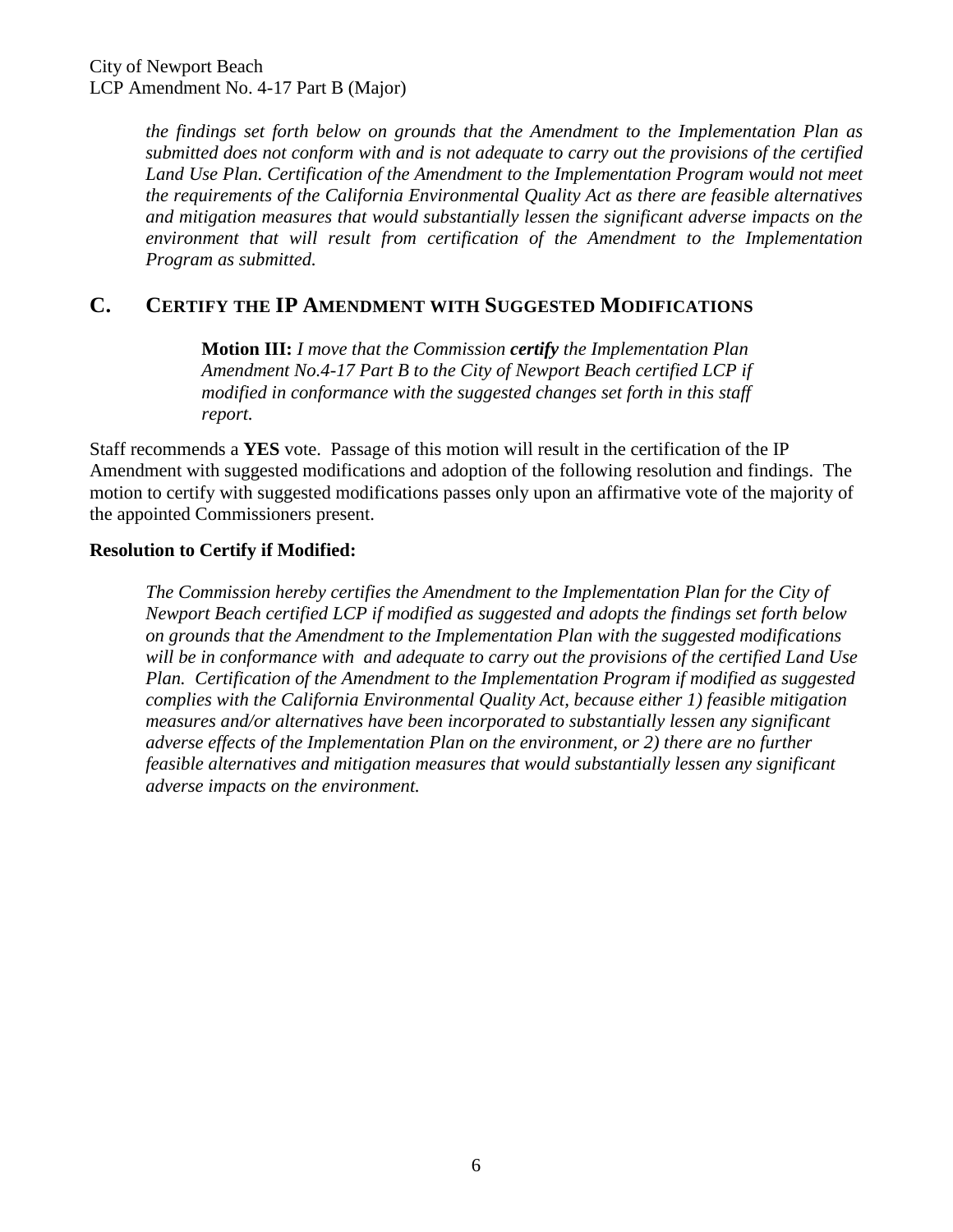# <span id="page-6-0"></span>**III. SUGGESTED MODIFICATIONS**

Certification of the LCP amendment is subject to the following modifications. All of the City's proposed changes are shown in **Exhibit #3**.

Proposed new text added by suggested modification is shown *bold, italicized and underlined*, and text suggested to be deleted is shown in <del>double strikethrough</del>. Existing certified language is shown in regular text. The City's proposed LCP amendment language changes are shown in single underline and single strikethrough.

The following suggested modifications are necessary to carry out the provisions of the certified LUP:

**Suggested Modification 1 -** Delete "accessory dwelling units" from NBMC Subsections 21.18.010(A) and  $(B)$ :

- A. R-A (Residential-Agricultural) Coastal Zoning District. The R-A Coastal Zoning District is intended to provide for areas appropriate for detached single-family residential dwelling units, accessory dwelling units, and light farming uses, each located on a single legal lot, and does not include condominiums or cooperative housing.
- B. R-1 (Single-Unit Residential) Coastal Zoning District. The R-1 Coastal Zoning District is intended to provide for areas appropriate for a range of detached single-family residential dwelling units and accessory dwelling units, each located on a single legal lot, and does not include condominiums or cooperative housing.

**Suggested Modification 2 -** Modify Table 21.18-1 in NBMC Section 21.18.020(C) (Allowed Uses and Permit Requirements) to allow Accessory Dwelling Units in all residential coastal zoning districts:

| <b>Land Use</b><br>See Part 7 of this<br><b>Implementation Plan for</b><br>land use definitions.<br>See Chapter 21.12 for<br>unlisted uses. | $R-A$ | $R-1$<br>$R-1-6,000$ | $R-BI$<br>$R-2$<br>$R-2-6,000$ | <b>RM</b><br><b>RM-6,000</b> | <b>Specific Use</b><br><b>Regulations</b> |  |  |  |  |
|---------------------------------------------------------------------------------------------------------------------------------------------|-------|----------------------|--------------------------------|------------------------------|-------------------------------------------|--|--|--|--|
| <b>Residential Uses</b>                                                                                                                     |       |                      |                                |                              |                                           |  |  |  |  |
| <b>Accessory Dwelling Units</b>                                                                                                             | A     | A                    | $\Delta$                       | <u>A</u>                     | Section<br>21.48.200                      |  |  |  |  |

**Suggested Modification 3 -** Modify new NBMC Section 21.48.200 (Accessory Dwelling Units) in IP Chapter 21.48 outlining the provisions for Accessory Dwelling Units, as follows, with all other provisions of Chapter 21.48 remaining unchanged:

21.48.200 Accessory Dwelling Units

A. Purpose. The purpose of this section is to establish the procedures for the creation of accessory dwelling units as defined in Part 7 (Definitions) and in the California Government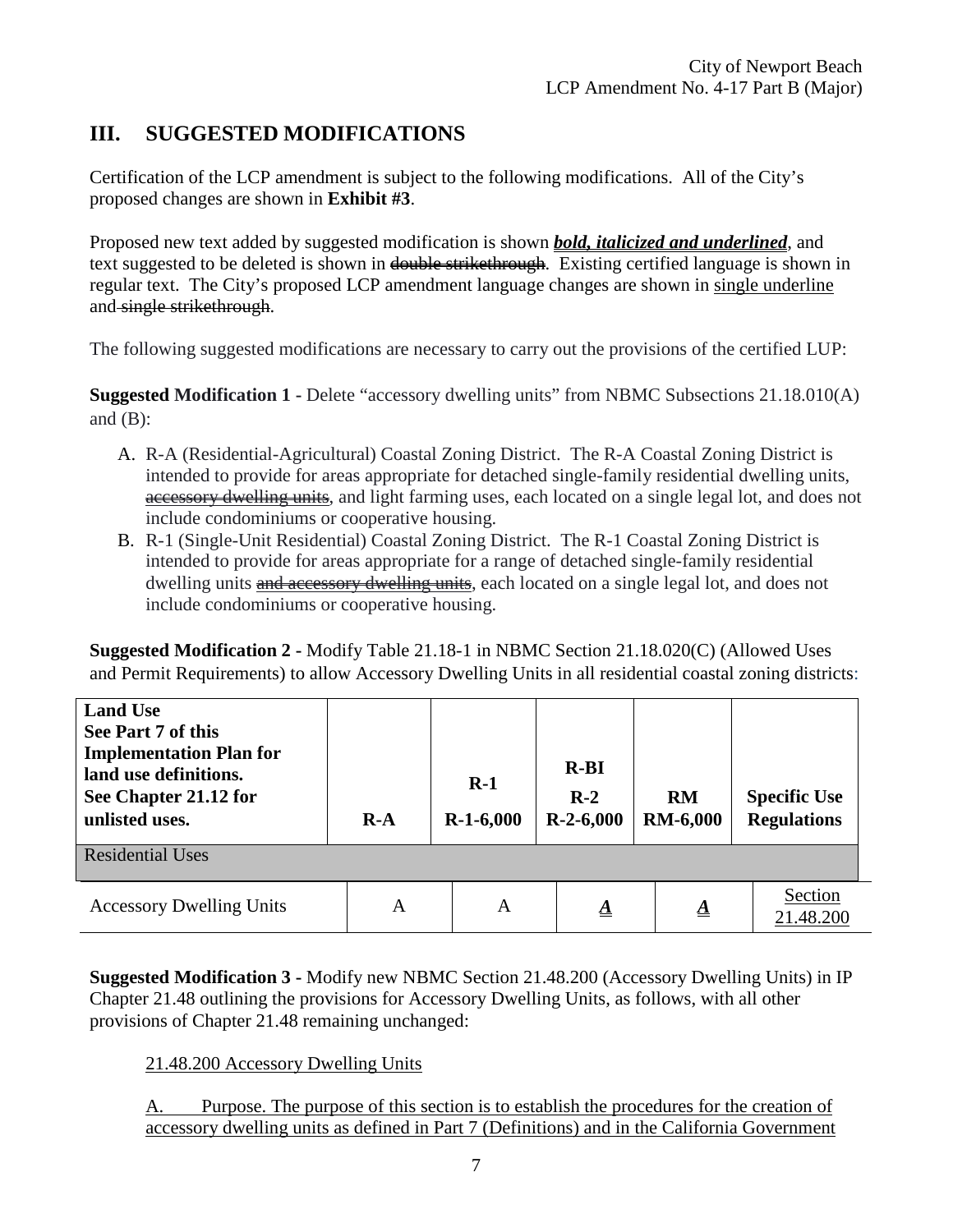Code Section 65852.2, or any successor statute, in single-unit residential zoning districts or areas designated for single-family *unit* residential use*, including* as part of a Planned Community Development Plan or Specific Plan, and to provide development standards to ensure the orderly development of these units in appropriate areas of the City.

B. Review Authority. Accessory dwelling units shall be approved in all single-unit residential coastal zoning districts in conjunction with single-unit dwellings in all coastal residential zoning districts or areas designated for single-family residential use as part of a Planned Community Development Plan or Specific Plan, subject to the approval of the Director upon finding that the following conditions have been met:

- 1. The dwelling conforms to the development standards and requirements for accessory dwelling units established in the subsections below.
- 2. Public and utility services including emergency access are adequate to serve both dwellings.

C. Development standards. Except as modified by this subsection, an accessory dwelling unit shall conform to all requirements of the underlying residential coastal zoning district, any applicable overlay district, and all other applicable provisions of this Code, including but not limited to height, setback, site coverage, floor area limit, and residential development standards and design criteria; unless the unit is contained within a legal, nonconforming structure and does not expand the nonconformity.

- 1. Minimum lot area. A minimum lot area of five thousand (5,000) square feet, excluding submerged land area, shall be required in order to establish an accessory dwelling unit.
- 2. Setback requirements. Accessory dwelling units shall comply with the setback requirements applicable to the zoning district in which they are located, except in cases where the minimum required garage setbacks differ from principal building setbacks, in which case the following applies:
	- a. No additional setback shall be required for an existing garage that is converted to an accessory dwelling unit, provided that the side and rear setbacks comply with required Building Codes.
	- b. A setback of no more than five feet from the side and rear lot lines shall be required for an accessory dwelling unit constructed above the garage.
- 3. Building height. Detached accessory dwelling units shall not exceed one story and a height of 14 feet, unless the accessory dwelling unit is constructed above a garage, in which case the structure shall comply with the height limits of the underlying zoning district.
- 4. Unit size. The maximum size of an accessory dwelling unit shall not exceed a 750 square feet of floor area, or 50 percent of the existing floor area (excluding garage) of the principal unit, whichever is less. *The minimum size of an accessory dwelling unit must be at least that of an efficiency unit.*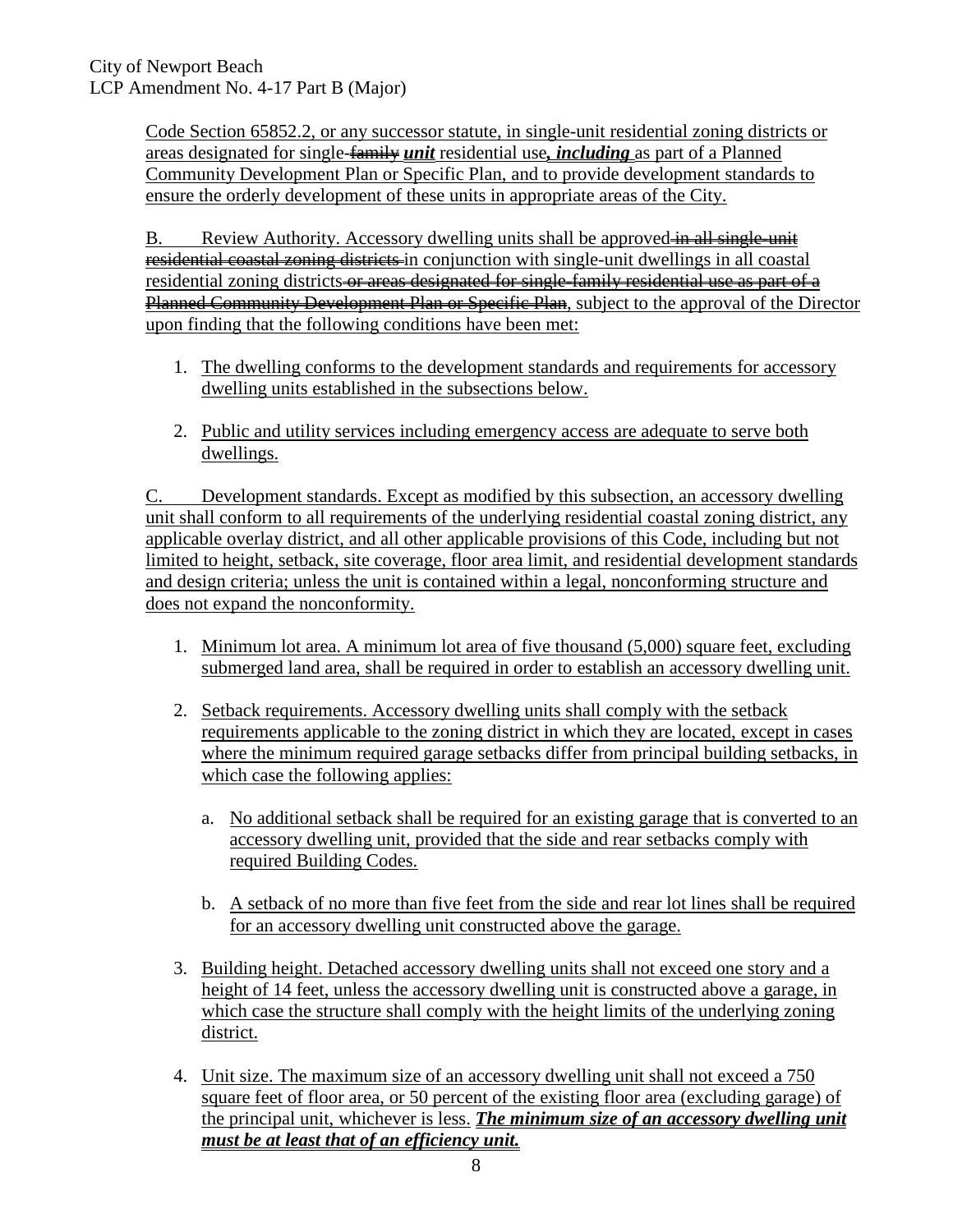- 5. Design. An accessory dwelling unit shall be designed and sited to:
	- a. Be similar to the principal dwelling with respect to architectural style, roof pitch, color, and materials;
	- b. Protect public access to and along the shoreline areas;
	- c. Protect public views to and along the ocean and scenic coastal areas;
	- d. Protect sensitive coastal resources; and
	- e. Minimize and, where feasible, avoid shoreline hazards.
- 6. Conversion of space within existing structure. Notwithstanding the provisions of subsections  $C(1)$ ,  $C(2)$ ,  $C(3)$ ,  $C(4)$  and  $C(5)$  above, an accessory dwelling unit shall be permitted if the unit is contained within the existing space of a single-unit dwelling or existing accessory structure, has independent exterior access from the existing dwelling, and the side and rear setbacks comply with required Building Codes, and if the accessory dwelling unit conforms with the following:
	- a. For the purposes of this section, the portion of the single-unit dwelling or accessory structure must have been legally permitted and existing for a minimum of three years prior to the issuance of a permit to convert the space into an accessory dwelling unit.
	- b. No new or separate utility connection may be required between the accessory dwelling unit and the utility service, such as water, sewer, and power.
	- *c. The property is located within a coastal residential zoning district that permits single-unit dwellings and no more than one dwelling unit exists on the property.*
- 7. Fire sprinklers. Accessory dwelling units shall not be required to provide fire sprinklers if they are not required for the principal residence.
- 8. Passageway. No passageway shall be required in conjunction with the construction of an accessory dwelling unit. For the purposes of this section, "passageway" means a pathway that is unobstructed clear to the sky and extends from the street to one entrance of the accessory dwelling unit.
- 9. Parking. Parking shall comply with requirements of Chapter 21.40 (Off-Street Parking), except as modified below:
	- a. *A maximum of one*  $\Theta$  ne parking space *shall be provided for an accessory dwelling unit.* required for one-bedroom or efficiency unit; two parking spaces required for unit with two or more bedrooms.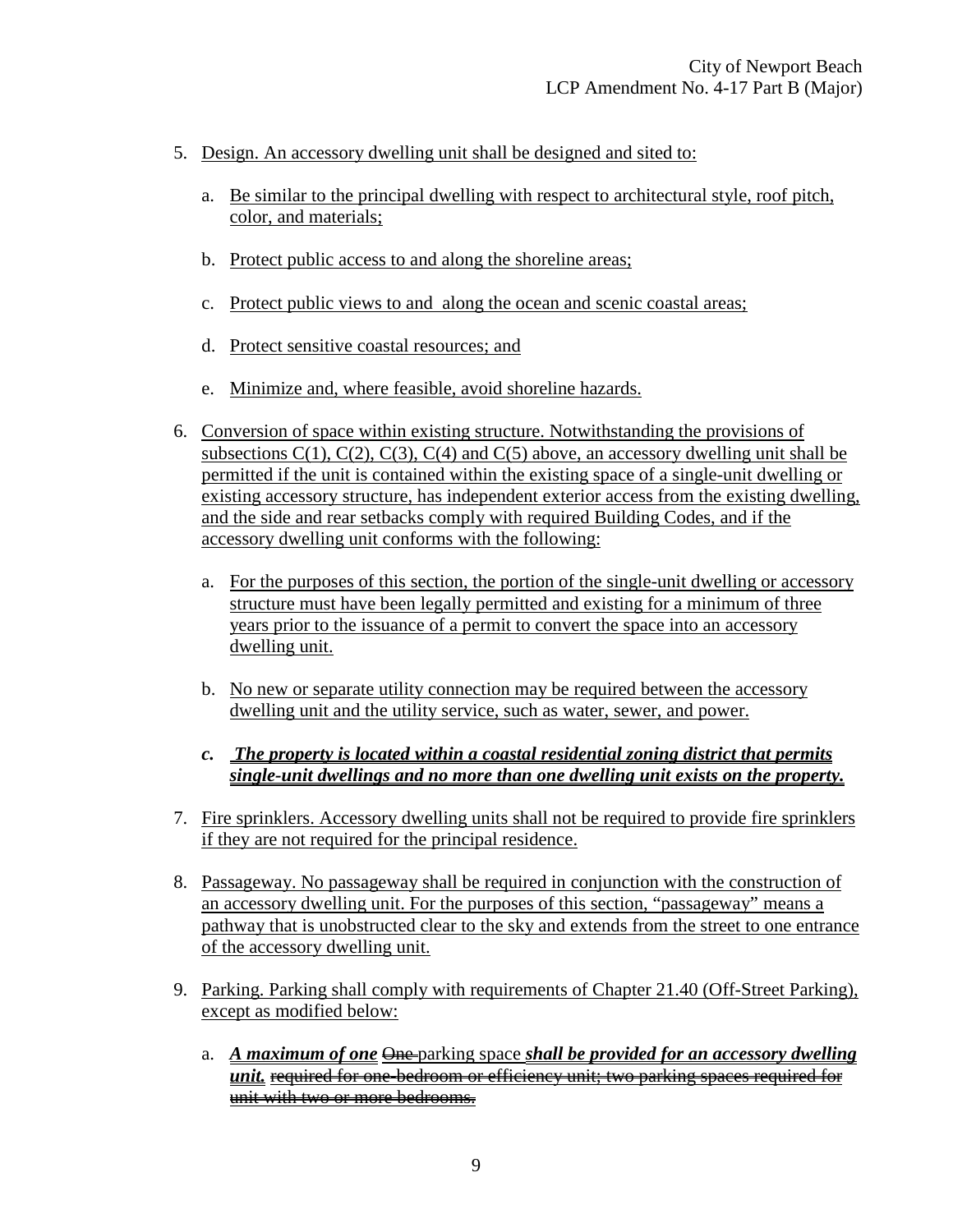- b. Such parking may be provided as tandem parking and/or may be located on an existing driveway; however, in no case shall parking be allowed in a rear setback abutting an alley.
- c. No parking shall be required for:
	- i. Accessory dwelling unit converted as part of **the** *a* proposed or existing principal residence or existing accessory structure as described in subsection  $(C)$ <sup>56</sup>.
	- ii. Accessory dwelling units located within one-half mile of a public transit. For the purposes of this section "public transit" shall include a bus stop with fixed route bus service that provides transit service at 15-minute intervals or better during peak commute periods.
	- iii. Accessory dwelling units located within an architecturally and historically significant historic district.
	- iv. When on-street parking permits are required but not offered to the occupant of the accessory dwelling unit.
	- v. When there is a car-share vehicle located within one block of the accessory dwelling unit. For the purposes of this section, "car-share vehicle" shall mean part of an established program intended to stay in a fixed location for at least 10 years and available to the public.
- d. If an accessory dwelling unit replaces an existing garage, replacement spaces must be provided. When a garage, carport, or covered parking structure is demolished in conjunction with the construction of an accessory dwelling unit, any required replacement spaces may be located in any configuration on the same lot as the accessory dwelling unit, including but not limited to, as covered spaces, uncovered spaces, or tandem spaces, or by the use of mechanical automobile parking lifts.
- D. Additional requirements for all accessory dwelling units.
	- 1. Sale of units. The accessory dwelling unit shall not be sold separately from the principal dwelling.
	- 2. Short-term lodging. The accessory dwelling unit shall not be rented for periods of less than 30 days.
	- 3. Number of units allowed. Only one accessory dwelling unit may be located on the lot.
	- 4. Existing development. A single-unit dwelling must exist on the lot or shall be constructed on the lot in conjunction with the construction of the accessory dwelling unit.
	- 5. Occupancy. The principal dwelling unit or the accessory dwelling unit shall be continuously occupied by at least one person having an ownership interest in the lot.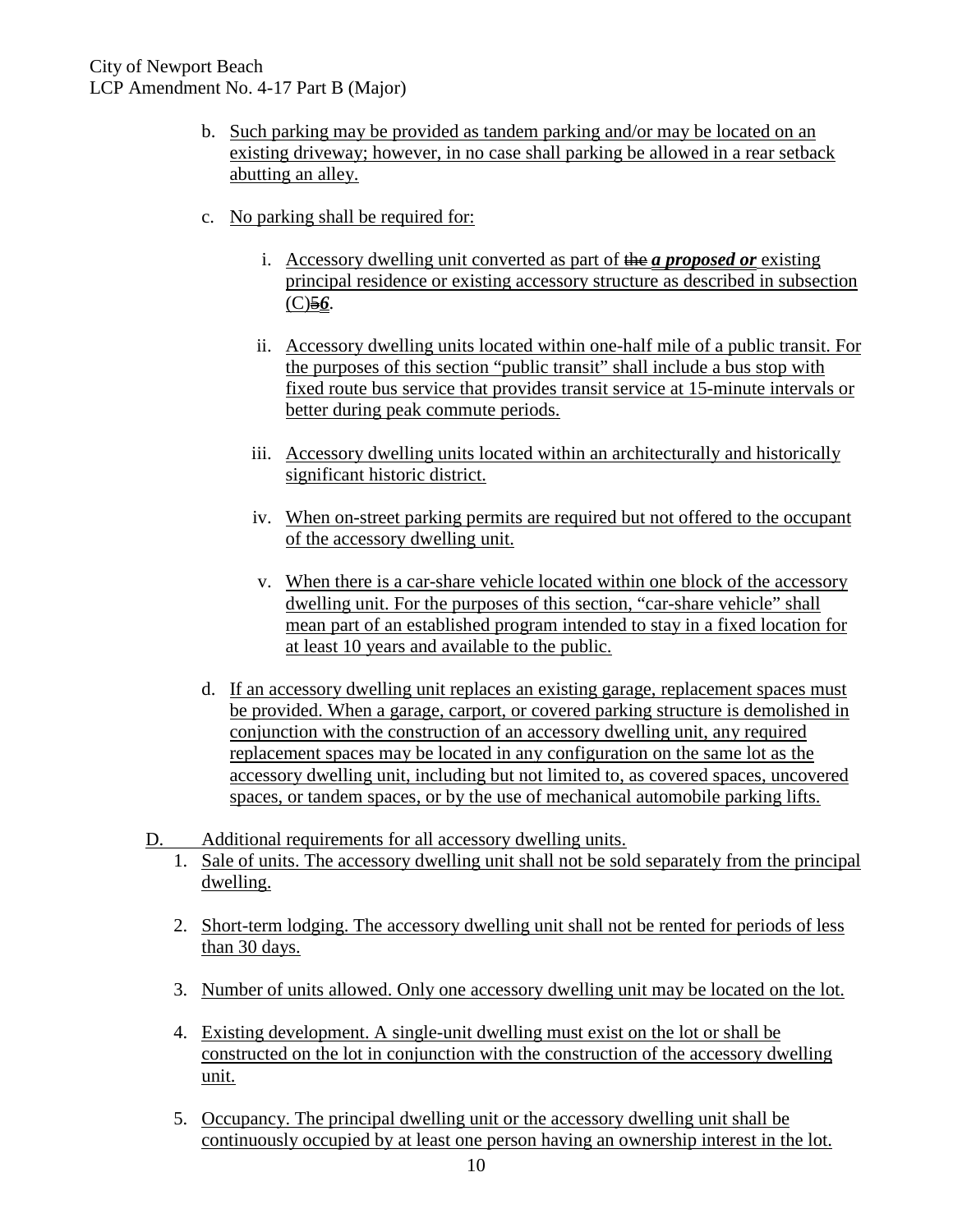E. Deed restriction and recordation required. Prior to the issuance of a Building and/or Grading Permit for an accessory dwelling unit, the property owner shall record a deed restriction with the County Recorder's Office, the form and content of which is satisfactory to the City Attorney. The deed restriction document shall notify future owners of the owner occupancy requirements and restrictions on short-term rentals. This deed restriction shall remain in effect so long as the accessory dwelling unit exists on the property.

#### F. Coastal Development Permits.

- 1. Hearing Exemption. All of the provisions of Chapter 21.52 regarding the review and approval of Coastal Development Permits in relation to accessory dwelling units are applicable, except that a public hearing as required by Chapter 21.62 shall not be required. Public notice shall be provided as required in Section 21.62.020, except the requirements of Section 21.62.020(A) shall be replaced with a statement that no local public hearing will be held and that written comments on the proposed development may be submitted.
- 2. Appeal Exemption. Notwithstanding the local appeal provisions of Chapter 21.64, coastal development permits for accessory dwelling units that are defined as "appealable development" pursuant to Section 21.64.035(A) may be directly appealable to the Coastal Commission in accordance with the provisions of Section 21.64.035 without a discretionary hearing by the Planning Commission or City Council.

#### **Suggested Modification 4:**

Modify the proposed replacement definition of "Dwelling, Unit, Accessory (Land Use)" in NBMC Section 21.70.020 (Definition of Specialized Terms and Phrases) as follows:

Dwelling Unit, Accessory (Land Use). A dwelling unit accessory to and attached to, detached from, or contained within, the principal dwelling unit on a site zoned for a single-family dwelling *residential use*. An accessory dwelling unit also includes the following:

- 1. An efficiency unit, as defined in Section 17958.1 of the Health and Safety Code, or any successor statute.
- 2. A manufactured home, as defined in Section 18007 of the Health and Safety Code, or any successor statute.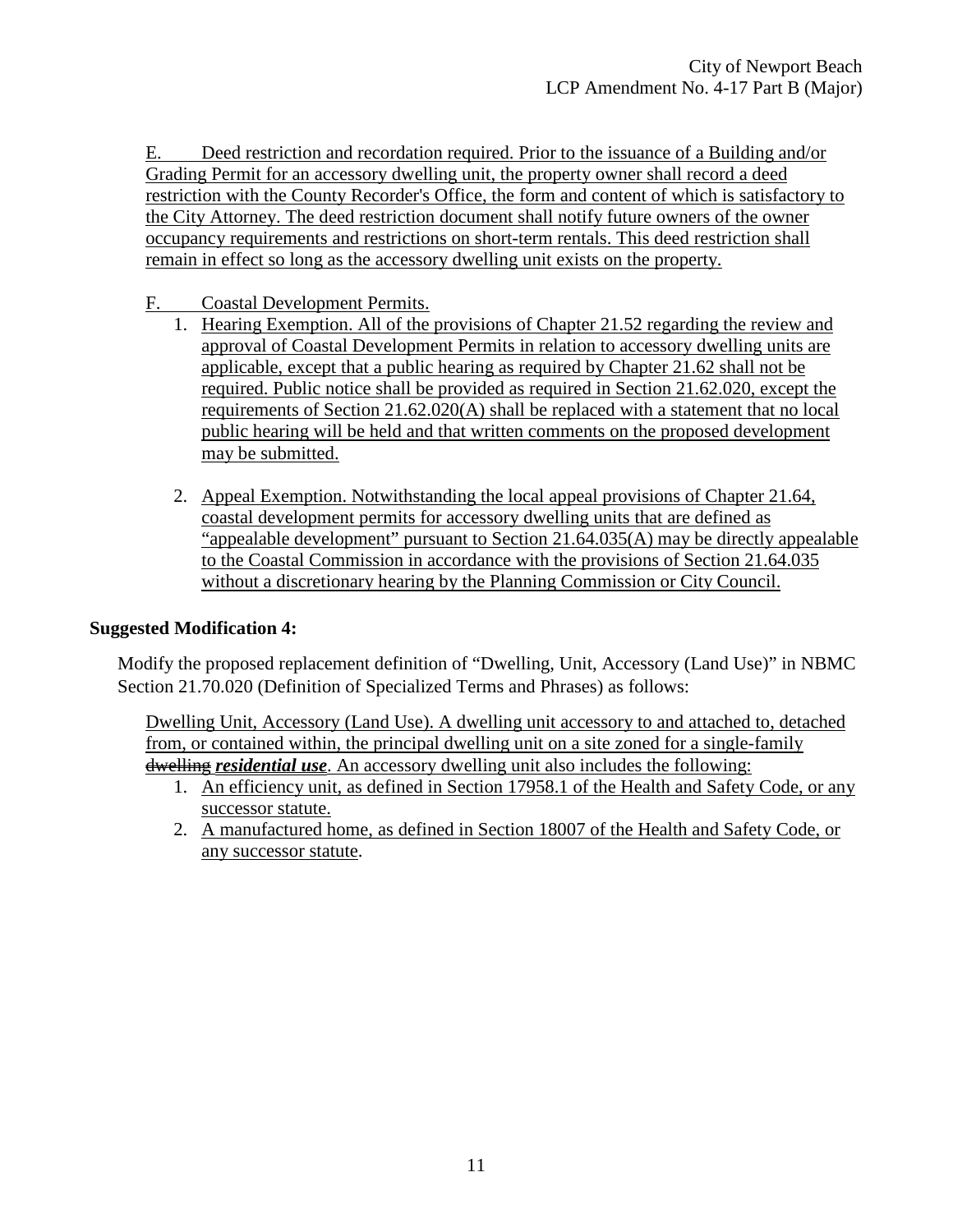# <span id="page-11-0"></span>**IV. FINDINGS AND DECLARATIONS**

# <span id="page-11-1"></span>**A. DESCRIPTION OF THE LCP (LUP AND IP) AMENDMENT REQUEST**

The subject Amendment Request No. 4-17 Part B is a City initiated LCP amendment revising the City's regulations pertaining to Accessory Dwelling Units (ADUs) in response to recent State law (Government Code Section 65852.2). Specifically, the amendment would establish regulations permitting the development of ADUs in single-family residential zoning districts. This major LCP amendment would add one new policy to the LUP in support of the administration of provisions of Government Code Section 65852.2 addressing ADUs; and incorporate several changes to certified language in the IP, including the existing definition of an ADU, and the addition of a new IP section outlining specific regulations for ADUs and the manner of CDP issuance without a public hearing requirement.

#### **LUP Amendment**

The proposed LUP amendment would add a single new policy pertaining to ADUs as follows:

*Policy 2.7-5. Administer the provisions of Government Code Section 65852.2 relative to the development of accessory dwelling units to increase the supply of lower-cost housing in the coastal zone and meet the needs of existing and future residents, while respecting the architectural character of existing neighborhoods and in a manner consistent with the LCP and any applicable policies from Chapter 3 of the Coastal Act.*

The inclusion of this policy in the LUP would allow for the inclusion of specific regulations in the IP for the regulation of ADUs in the coastal zone. The proposed policy language specifically refers to Government Code Section 65852.2 (a state law which neither supersedes nor lessens the application of the Coastal Act) and clearly states that the administration of the provisions of this state law (i.e., the streamlining of ADU approvals) in the coastal zone shall be done in a manner consistent with the LCP and any applicable policy of Chapter 3 of the Coastal Act.

#### **IP Amendment Request**

The proposed IP amendment makes the following changes:

- Adds ADUs as an allowable use in two Coastal Zoning Districts: R-1 (Single-Unit Residential) and R-A (Residential-Agricultural). Each legal R-1 and R-A designated lot shall be allowed one single-unit detached dwelling with one ADU as an accessory use.
- Replaces the existing certified definition of "ADU" with a new definition.
- Deletes a provision for a "granny unit" subject to a minor use permit and replaces it with "accessory dwelling unit" in conformance with IP Section 21.48.200.
- Adds new IP Section 21.48.200 which adds specific provisions relating to ADUs.

The proposed new IP Section 21.48.200 imposes the standards for ADUs as outlined in Government Code Section 65852.2 that became effective January 1, 2017. IP Section 21.48.200 includes a purpose statement stating that the purpose of this section is to establish the procedures for the creation of ADUs as defined in Part 7 (Definitions) and in the California Government Code Section 65852.2, or any successor statute, in single-unit residential zoning districts or areas designated for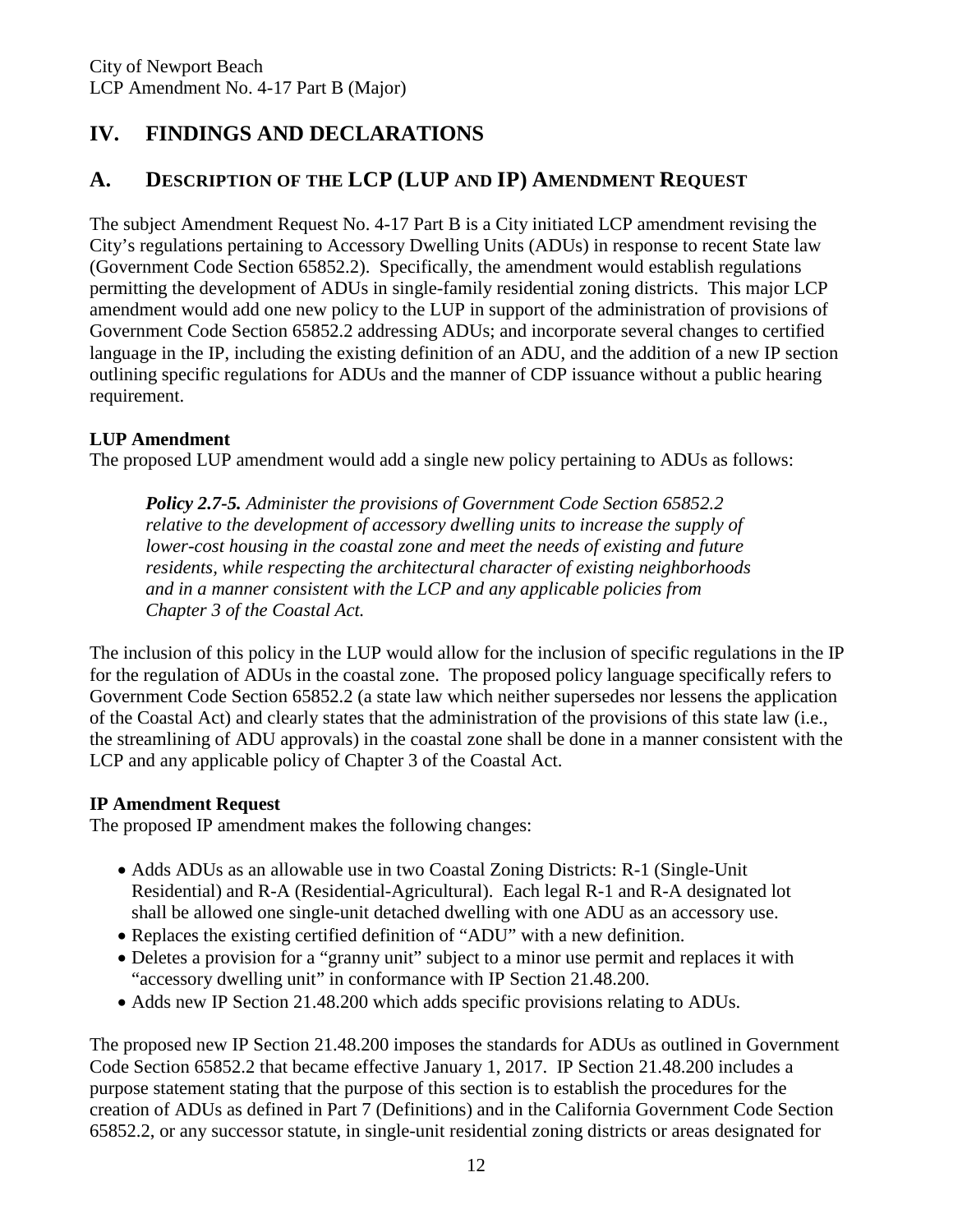single-family residential use as part of a Planned Community Development Plan or Specific Plan, and to provide development standards to ensure the orderly development of these units in appropriate areas of the City.

Additionally, Section 21.48.200 states that ADUs shall be approved in all single-unit residential coastal zoning districts subject to the approval of the Planning Director upon the finding that it conforms to the development standards and other requirements. Other ADU requirements outlined are those established by state law (i.e., an ADU shall not be sold separately from principal dwelling, ADU shall not be used as short-term lodging, one ADU may be located on the lot, site must be occupied by at least one person having an ownership interest in the lot, requirement for a deed restriction and recordation, etc.). The proposed ADU development standards comply with the provisions in the state law. As proposed, the LCP would require that an ADU conform to all requirements of the underlying residential coastal zoning district, any applicable overlay district, and all other applicable provisions of the IP, including but not limited to height, setback, site coverage, floor area limit, and residential development standards and design criteria; unless the ADU is contained within a legal, nonconforming structure and does not expand the nonconformity. An ADU shall also not exceed one story and a height of 14 feet, unless the accessory dwelling unit is constructed above a garage, in which case the structure shall comply with the height limits of the underlying zoning district. Additionally, the maximum size of an ADU shall not exceed a 750 square feet of floor area, or 50 percent of the existing floor area (excluding garage) of the principal unit, whichever is less. Additionally, the City establishes a minimum lot area of five thousand (5,000) square feet, excluding submerged land area, in order to establish an ADU on a lot designated with the R-1 and R-A zone.

Regarding parking standards, an ADU requires one parking space for a one-bedroom or efficiency unit, and two parking spaces for a unit with two or more bedrooms. The required parking may be provided as tandem parking and/or may be located on an existing driveway; however, in no case shall parking be allowed in a rear setback abutting an alley. However, there are exceptions to the parking requirement. No parking shall be required for the following ADUs: 1) an ADU converted as part of the existing principal residence or existing accessory structure; 2) ADUs located within onehalf mile of a public transit; 3) ADU located within an architecturally and historically significant district; 4) when on-street parking permits are required but not offered to the occupant of the accessory dwelling unit; or 5) when there is a car-share vehicle located within one block of the accessory dwelling unit. If an ADU replaces an existing garage, replacement spaces must be provided. When a garage, carport, or covered parking structure is demolished in conjunction with the construction of an ADU, any required replacement spaces may be located in any configuration on the same lot as the ADU, including but not limited to, as covered spaces, uncovered spaces, or tandem spaces, or by the use of mechanical automobile parking lifts. Parking shall comply with all other requirements of IP Chapter 21.40 (Off-Street Parking).

Most importantly, Section 21.48.200 also clarifies that all of the provisions of IP Chapter 21.52 regarding the review and approval of coastal development permits in relation to accessory dwelling units are applicable, except that a public hearing as required by IP Chapter 21.62 shall not be required. Public notice shall be provided as required in IP Section 21.62.020, except the requirements of Section 21.62.020(A) shall be replaced with a statement that no local public hearing will be held and that written comments on the proposed development may be submitted. And notwithstanding the local appeal provisions of IP Chapter 21.64, coastal development permits for ADUs that are defined as "appealable development" pursuant to IP Section 21.64.035(A) may be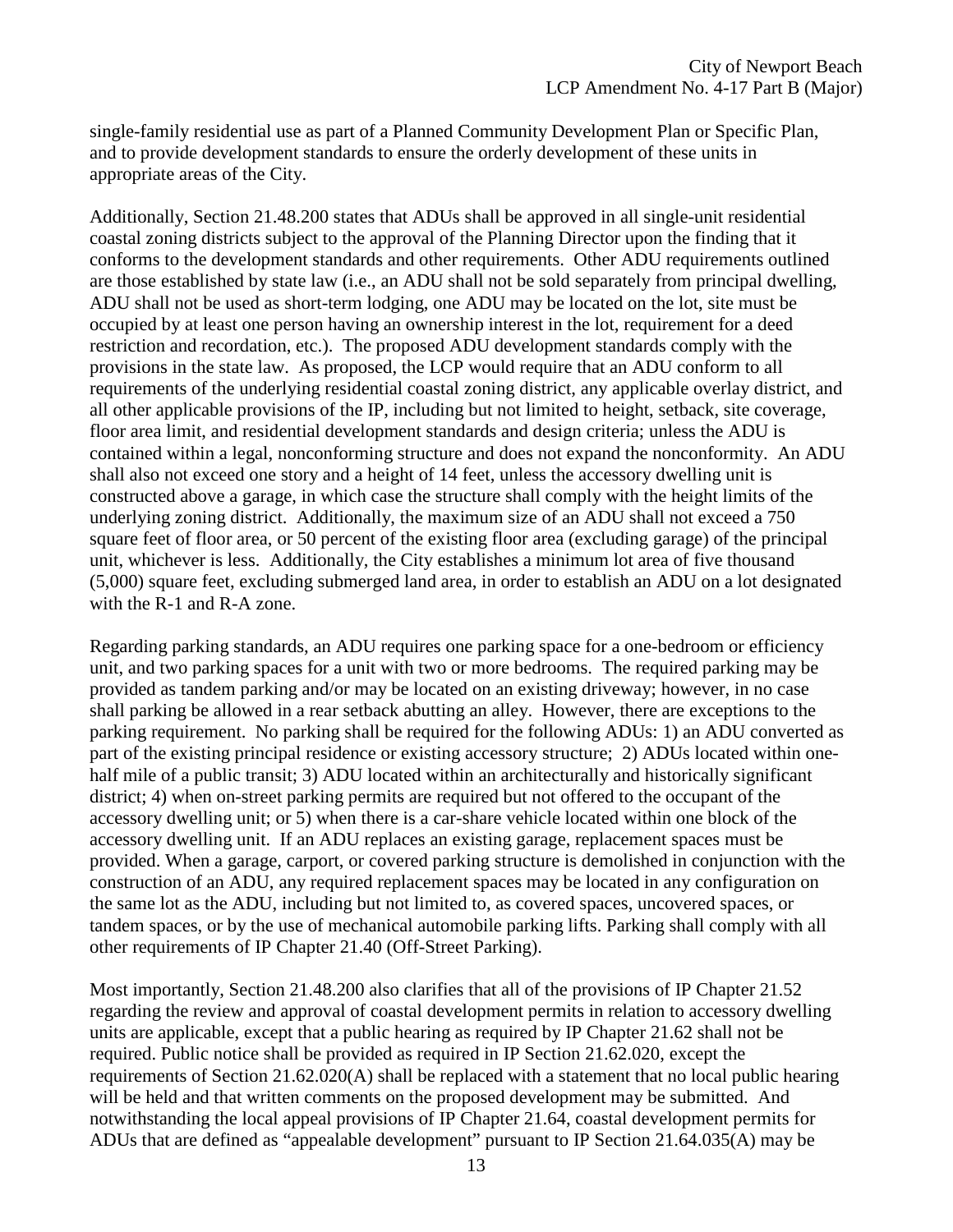City of Newport Beach LCP Amendment No. 4-17 Part B (Major)

directly appealable to the Coastal Commission in accordance with the provisions of IP Section 21.64.035 without a discretionary hearing by the Planning Commission or City Council.

In summary, the LCP amendment, as proposed by the City, would allow ADUs as accessory uses only in single-family residential zoning districts. The City proposes to enforce minimum lot size requirements and require one parking space for each ADU in the coastal zone, except where exempted as set forth in the ADU law.

### <span id="page-13-0"></span>**B. APPROVE THE LUP AMENDMENT REQUEST AS SUBMITTED**

Under Sections 30512(c) and 30514(b), the Commission shall certify a land use plan amendment that meets the requirements of, and is in conformance with, the Chapter 3 policies of the Coastal Act. The City proposes to add a new policy to LUP Chapter 2 – Land Use and Development, Section 2.7 – Residential Development addressing ADUs. Currently, this LUP section contains policies pertaining to residential development such as the appropriate setbacks and density, floor area, and height limits for residential development to protect the character of established neighborhoods and to protect coastal access and coastal resources; administration of State law relative to the demolition, conversion and construction of low and moderate-income dwelling units in the coastal zone; authorization of short-term rentals pursuant to permits and standard conditions; and a policy requiring a Report of Residential Building Records inspections prior to the sale of residential properties (providing a new owner with information on permitted and illegal uses and construction on the site).

The City of Newport Beach did not previously have provisions in its Zoning Code or in its recently certified LCP regulating ADUs. However, in response to recent State legislature changes intended to create greater flexibility to encourage construction of ADUs, the proposed LUP amendment would add a new policy specifically addressing this use as follows:

*2.7-5. Administer the provisions of Government Code Section 65852.2 relative to the development of accessory dwelling units to increase the supply of lower-cost housing in the coastal zone and meet the needs of existing and future residents, while respecting the architectural character of existing neighborhoods and in a manner consistent with the LCP and any applicable policies from Chapter 3 of the Coastal Act.*

The proposed policy specifically refers to Government Code Section 65852.2 (a State law which neither supersedes nor lessens the application of the Coastal Act), and provides that administration of Government Code Section 65852.2 must be in a manner consistent with the LCP and applicable Coastal Act Chapter 3 policies, and uses broad and flexible language allowing for detailed regulation to be provided in the IP portion of the certified LCP. Indeed, as part of this LCP amendment, the City also proposes amendment to the IP portion of the LCP establishing regulations pertaining to ADUs.

The proposed LUP amendment does not raise any significant Coastal Act issues. The proposed new policy will not adversely impact coastal access, coastal resources, public recreation or coastal views. To the contrary, the proposed LUP amendment will implement important policies in the Coastal Act designed to encourage the provision of low- and moderate-income housing opportunities (Section 30604(f)) and the location of new development in existing developed areas (Section 30250), and it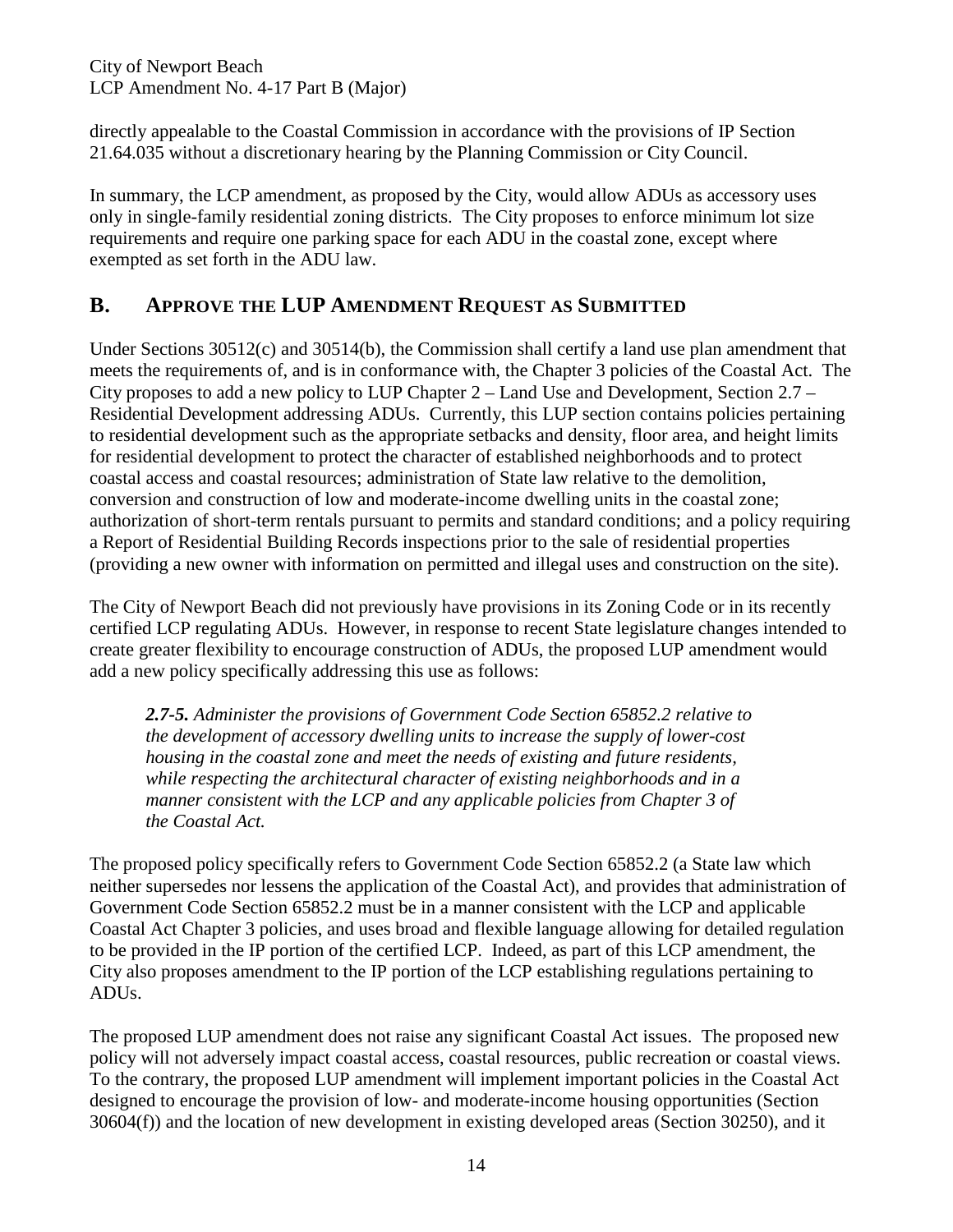specifically requires that ADUs be consistent with the LCP and any applicable policies of the Coastal Act.

Therefore, the Commission finds that the proposed policy to administer the provisions of state law pertaining to ADUs meets, and is in conformance with, the Chapter 3 policies of the Coastal Act, including the public access requirements of Section 30212.

# <span id="page-14-0"></span>**C. DENY THE IP AMENDMENT REQUEST AS SUBMITTED**

Under Sections 30513 and 30514(b), the Commission shall certify a proposed amendment to an IP unless it does not conform with, or is inadequate to carry out, the provisions of the certified LUP. In this case, the LUP (Policy 2.7-5) requires the City to administer the State ADU law (Government Code Section 65852), consistent with the Coastal Act and LCP. Therefore, unless there are Coastal Act concerns, a clear failure to implement the statute's requirements renders the amendment inadequate to carry out the provisions of the LCP.

In December 2017, the City submitted Resolution 2017-15 authorizing submittal of this LCP amendment to implement new state law requirements that went into effect on January 1, 2017 relating to ADUs (Government Code Section 65852.2) bundled with numerous other resolutions for unrelated LCP changes. Since the City's submittal in 2017, the State has adopted two changes to Government Code Section 65852.2. Therefore, suggested modifications are necessary in order for the proposed IP amendment to be fully in compliance with the most recent changes to Government Code Section 65852.2 that became effective on January 1, 2018. Specifically, most recent changes to the State law allowed ADUs to be built concurrently with a new single-family residence, as opposed to only when an existing single-family residence already exists on a lot. The recent changes to the Government Code Section 65852.2 also expanded zoning districts where ADUs can be converted from existing floor area within a single-family residence or accessory structure to include all zoning districts that allow single-family uses, as opposed to single-family zoning districts only; and it also reduced parking requirements for new ADUs from one space required for one-bedroom units and two spaces for two or more bedroom units, to a maximum of one space regardless of bedroom count.

Part of the purpose of this proposed IP amendment is to add new provisions that govern ADUs in order to comply with recent changes in State law that seeks to encourage the development of this type of housing across the State.

The proposed IP amendment pertains to specific land use policies of the certified LUP. The proposed IP amendment would change the intensity of use in the R-1 and R-A (single-family) coastal zoning districts and is therefore considered a major amendment. The proposed IP amendment however, does not fully conform to the most recent changes in state law since the amendment request was originally submitted.

With respect to parking, Section  $65852.2(a)(1)(D)(x)$  provides that parking requirements for ADUs "shall not exceed one parking space per unit or per bedroom, whichever is less." The City's proposed IP amendment, however, provides a "minimum" of one parking space is required for one bedroom or efficiency unit, and two parking spaces are required for a unit with two or more bedrooms. This would allow a requirement of two parking spaces for an ADU unit that contains two bedrooms, which is more than a requirement of one parking space per ADU unit.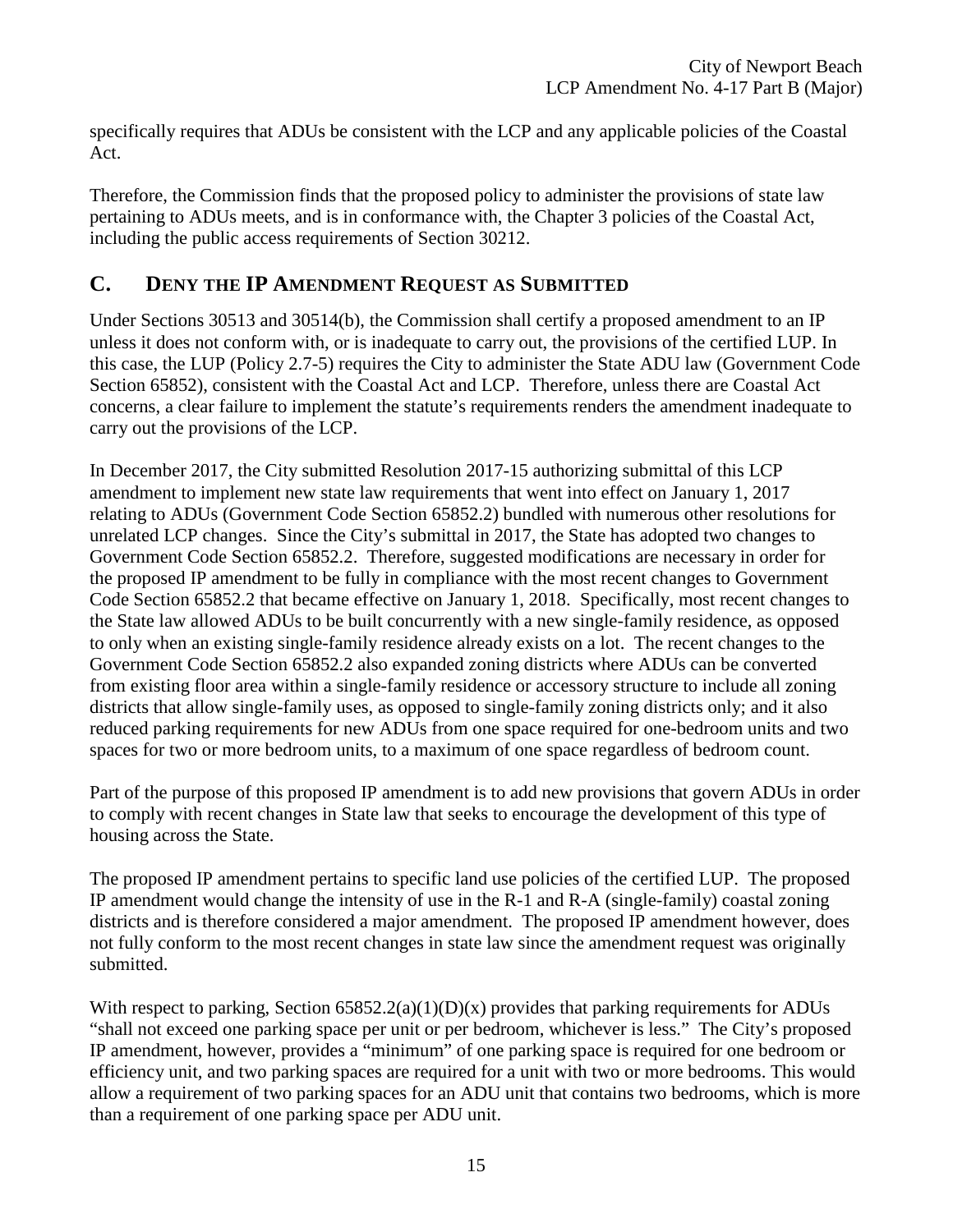City of Newport Beach LCP Amendment No. 4-17 Part B (Major)

Therefore, the proposed IP amendment as submitted, does not conform with, and/or does not adequately carry out, the provision of the LUP requiring administration of the provisions of Government Code section 65852.2, and must be denied pursuant to Section 30513 of the Coastal Act.

### <span id="page-15-0"></span>**D. CERTIFY THE IP AMENDMENT WITH SUGGESTED MODIFICATIONS**

Suggested modifications are necessary to ensure the City's proposed new ADU regulations are adequate to carry out the LUP, which requires administration of Government Code Section 65852.2 consistent with the Coastal Act and LCP. If approved with suggested modifications, the Commission finds that the City's IP would conform with, and is adequate to carry out, the requirements of the certified LUP, as approved herein, consistent with Section 30513 of the Coastal Act.

**Suggested Modification 1** strikes out proposed City language that would limit ADUs as an allowable use only to R-A and R-1 (single-family) coastal zoning districts. This change is necessary because Government Code Section 65852.2 permits ADU conversions within existing single-family residences and proposed new construction of single-family residences located on two-unit (R-2/R-BI) and multiple (RM) residential zoned lots.

**Suggested Modification 2** expands the ADU use as an allowable use to R2 and RM (multi-family) coastal zoning districts. These modifications are necessary to ensure compliance with Government Code Section 65852.2 as explained above for suggested modification 2.

**Suggested Modification 3** deletes pertinent language in the proposed new Section 21.48.200 (Accessory Dwelling Units) to IP Chapter 21.48 outlining the provisions for ADUs, including development standards, additional requirements, and CDP requirements which limits ADUs to singlefamily unit coastal zoning districts and adds new language clarifying that ADUs are an allowable use on any property located within a coastal residential zoning district that permits single-unit dwellings (this includes R-1, R-A, R-2, and R-M coastal zoning districts) and where no more than one dwelling unit exists on the property; and modifies the ADU parking requirement to a maximum of one parking space for an ADU. These modifications are necessary to ensure compliance with Government Code Section 65852.2. For example the statute refers to "proposed or existing" primary residence, specifically stating that no parking may be required if "The accessory dwelling unit is part of the proposed or existing primary residence." Additionally, the statute states that "Parking requirements for accessory dwelling units shall not exceed one parking space per unit or per bedroom, whichever is less." Thus, the suggested modification is necessary to clarify the one parking space per unit is a maximum, not a minimum.

**Suggested Modification 4** also makes a minor change to the City's proposed new ADU definition clarifying that an ADU is an allowable use on a site zoned for single-family residential use (this includes two-unit and multiple-unit residential coastal zoning districts). This change is necessary for compliance with Government Code Section 65852.2 which permits ADU conversions within existing single-family residences and proposed new construction of single-family residences located on twounit (R-2/R-BI) and multiple (RM) residential zoned lots.

#### **Conclusion**

With the suggested modifications described above, the Commission finds that the City's Implementation Plan conforms with and is adequate to carry out the requirements of the certified LUP, consistent with Section 30513 of the Coastal Act.